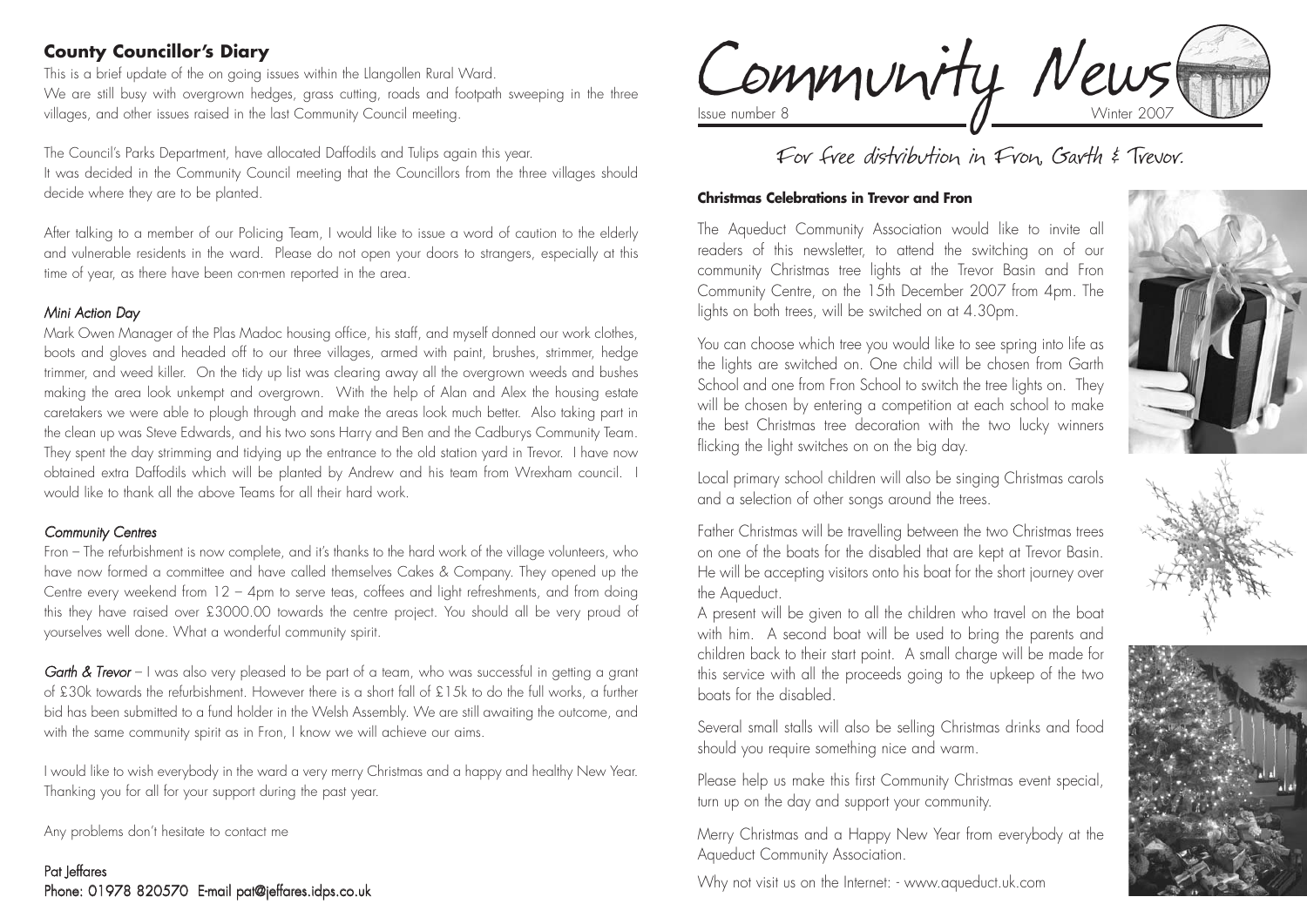#### **Trevor News**

Photo: Steve, Harry & Ben Edwards with the Cadbury's Community Team

C/Cllr Pat Jeffares said "we are very grateful for all the help the team from Cadbury have given, and I think it's great that business supports local communities in this way. I had a really good time getting involved in the clear



up, and at the end of the day, you can see the impact we have made enabling this area to be easily used by local residents".

If anybody would be willing to help out in the Spring please contact Steve 01978 810906, or visit our website www.aqueduct.uk.com and send an e-mail to the webmaster.

#### **Are you new to the area or looking for something new?**

Why not visit GARTH & TREVOR COMMUNITY CENTRE

| Youth Club                                          | Wednesday's young 6.00 to 7.30 older 7.30 to 9.30 |                |  |  |  |
|-----------------------------------------------------|---------------------------------------------------|----------------|--|--|--|
| W.I.                                                | 2nd Thursday of the month                         | 6.30 to 9.30   |  |  |  |
| Craft night                                         | Thursdays                                         | 7.00 to 8.30   |  |  |  |
| Carpet Bowls                                        | Thursdays                                         | 8.00 to 10.00  |  |  |  |
| Telecottage - Internet access                       | Mondays, Tuesdays & Thursdays.                    | 7.00 to 9.00   |  |  |  |
| (Can we help with repairs, printing or web design?) |                                                   |                |  |  |  |
| Computer classes for beginners                      | Mondays                                           | 1.30 to 3.00   |  |  |  |
| Darby & Joan                                        | Last Monday in Month                              | 1.30 to 8.00   |  |  |  |
| Mothers Union                                       | First Wednesday in Month                          | 1.30 to 4.00   |  |  |  |
| Parents and Toddlers                                | Thursday mornings                                 | 10.00 to 12.00 |  |  |  |

Centre is available for Parties and receptions, or any other community use

Contact Mrs I. Evans 01978-823244

# **Community Policing**

Welcome to another edition of your community news. As the run up to Christmas begins everyone is busy preparing for the festivities that follow and so can I just remind you that it is not only the law abiding residents that are busy but also those with a criminal mind. Please take care and just think about your own personal safety and that of your family and friends. Also consider your property, how secure is it? Some of the simpler measures of securing your property is to make sure that all window and door locks are fitted and in good working order. Just spend a couple of minutes inspecting your house garden and vehicle and then ask yourself what I can do to improve my security. If you need any advice then please contact me or the Pcso and we will be happy to assist.

There have been a couple of changes recently in terms of Neighbourhood Policing. The first is that you have a new Police Community Support Officer (Pcso) dedicated to your ward. This is Pcso 85 Dave Jenkins. Some of you will already have met him in a previous life, but he is now with us to help improve your community.

The second change is of a technical nature. For those of you that like to play around on the internet then I would like to point you in the direction of the North Wales Police website. Linked to this is a new web portal. (Discussion forum) This will be an area that you can have your say and amongst other things the Cefn Mawr Neighbourhood policing team will put out information relevant to your community. Go on have a look.

Have a safe and enjoyable Christmas.

Pc 1528 Gary Robertshaw.

# **Bird List - Fron**

Blackbird, Buzzard, Blue tit, Coal tit, Collared dove, Crow, Chiffchaff, Chaffinch, Greenfinch, Great tit, Goldfinch, House Martin, Hedge sparrow, Jackdaw, Long tailed tit, Magpie, Mistlethrush, Nuthatch, Pheasants with young, Robin, Swifts, Sparrow hawk, Tawny owl, Wren, Wood pigeon.

**Competition Time Answers.**

| $\mathbb{L}$    | Oxford                |
|-----------------|-----------------------|
| 2.              | Redcar (Yorks.)       |
| 3.              | Deal (Kent)           |
| 4.              | Worcester             |
| 5.              | Westward Ho! (Devon)  |
| 6.              | Watchet (Somerset)    |
| 7.              | Barking (Suffolk)     |
| 8.              | Tring (Herts.)        |
| 9               | Eccles (Lancs.)       |
| 10.             | Gainsborough (Lincs.) |
| 11.             | Staines (Kent)        |
| 12 <sup>°</sup> | Goole                 |

by Julie Williams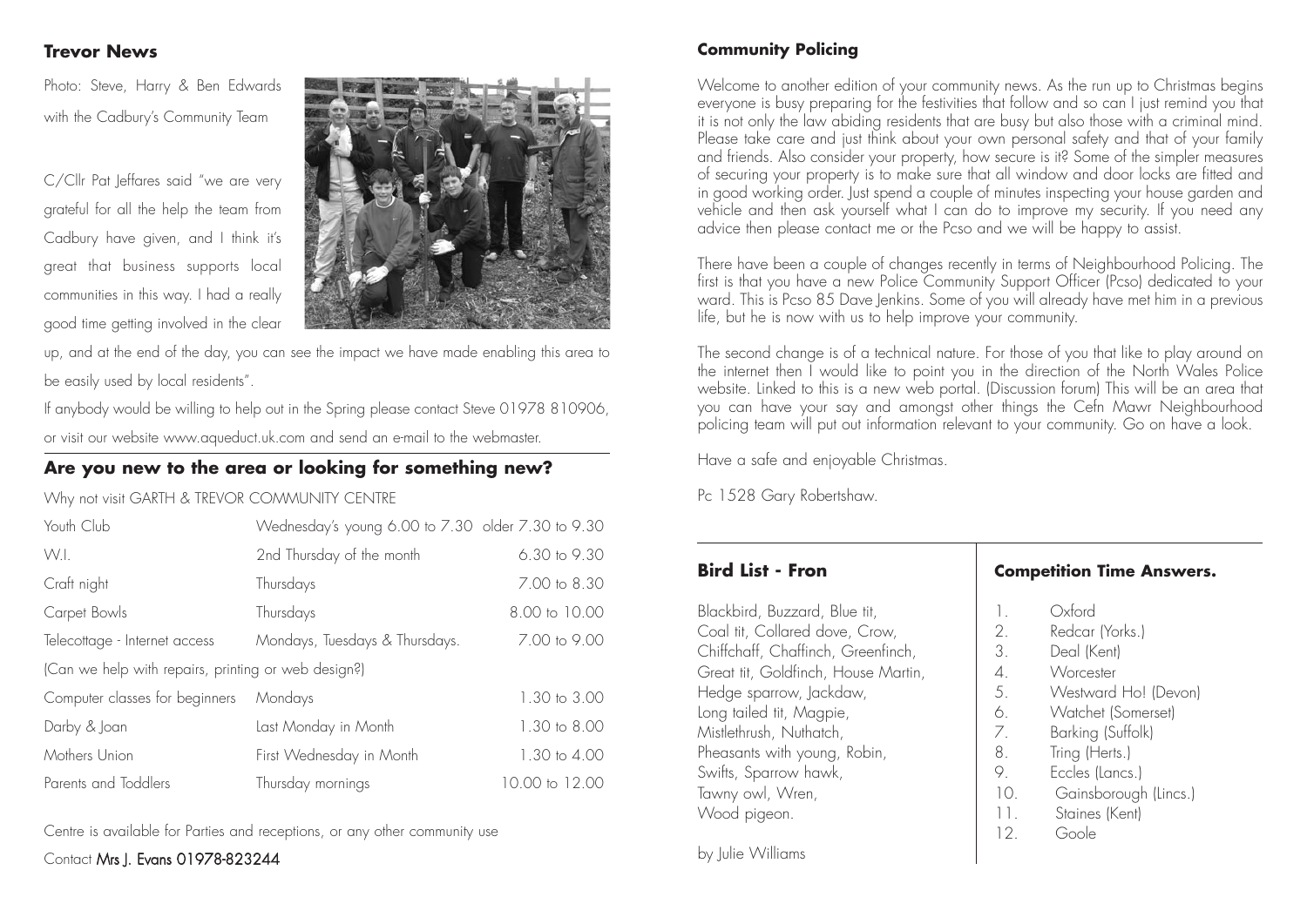#### **Fron News**

#### Froncysyllte Craft and Produce Fair.

This was a great success; it's amazing how much talent we have in this village! A variety of items were for sale, i.e. Christmas decorations, Cards, Dried flowers, silk flowers, jams and chutneys, photographs of the local area, gift bags, jewellery and much more. Hopefully this will be an annual event as everyone seemed to enjoy the day. Many thanks to everyone for their support.

#### Autumn Fayre

Helped organise an Autumn Fayre on Saturday 3rd November for Seion Chapel Fron. £452 was raised. Thanks to everyone for their support.

Wednesday 12th December: Fron School Christmas production to be held in the Community Centre in the afternoon and evening. All welcome. Further details 01691 773310.

Friday 21st December a Nativity service will be held in St David's Church at 9.30am. All welcome.

Froncysyllte Community send best wishes for Christmas and a Peaceful New Year to their neighbours in Garth and Trevor.

#### **Garth & Trevor Telecottage News**

The Computer Access point in the Trevor Community Centre has been awarded finance for new computers which it is hoping to install before Christmas. There will be six new computers together with the latest soft ware. These will be in addition to the existing computers. Why not come and visit us at the Telecottage? We are open Mondays, Tuesdays, and Thursday Evenings from 7-9pm and are able to help you with computer related problems. There are also sessions for beginners on a Monday Afternoon at 1pm if you are interested just turn up. We would be able to open on other nights if we had volunteers to supervise, Can you help? Contact Delwyn on 810119 or Glyn on 821983 alternatively come along one evening and see what we have.

#### **Beetroot Chutney**

3 lbs beetroot, 2 lge onions,One and a half pounds Apples, Half a pound Sugar, Juice of one lemon, 1 tsp. salt,1 pt vinegar.

Boil beetroot one and a half hours in salted water. Skin and cut into cubes. Mince or chop apples and onions and put in pan with vinegar, sugar and lemon. Boil for 20 mins. Add beetroot and boil for a further 15 mins until set, cool slightly and pour into warm jars. Store in a cool dark place.

#### **Chairman's Report**

At our October meeting we were very pleased to welcome Mrs Sue Wyles from Froncysyllte to our meeting. Mrs Wyles has been co opted on to our Council.

Autumn has now set in bringing its annual problems – leaves blocking drains etc. I am sure everyone in the villages has been pleased to see the road sweeper around gathering them up.

I was privileged to lay a wreath at the War Memorial in Garth on Remembrance Sunday. The weather stayed fine for the service which was very well attended.

The Council has decided to give financial support to the Community Centres in Trevor and Froncysyllte from Project money and to provide a new light in Upper Garth. We are also giving financial support to help Trevor Church who are putting in a Mains water supply.

With Christmas fast approaching, can I take the opportunity on behalf of our Council to wish you all a Happy Christmas and a Bright and Prosperous New Year.

Elfed Morris

#### **FROZEN CLOCK**

High up on the Ruabon Mountain above Penybryn there is a place known as the 'Frozen Clock'. George Jackson and his two brothers formed a company, this was once used as a base for the broom making industry in Penycae. The material for the brooms or besoms, in this case heather not broom, was collected on the mountain, and grug (heather) dues were paid to Sir Watkin Williams Wynne for this privilege. The brooms manufactured here were dispatched by rail to Liverpool and Glasgow from Ruabon Station. They were then exported to America and Europe.

The building's curious name may have originated when Sir Watkin Williams Wynne, who often called in when grouse shooting, commented that this location was so high up that, "your clock must be frozen". A local man relating a similar story stated that his grandmother, when asked the time by Sir Watkin, gave the reply "cloc wedi rhewi" (the clocks frozen). Yet another story, is when the building was used by quarry workers, the clock froze and the workers continued until they had completed another shift. When they realised what had happened, they asked for more money, and being refused, went on strike.

Take your pick which one is the most likely reason why this place is called the Frozen Clock.

By Jean Roberts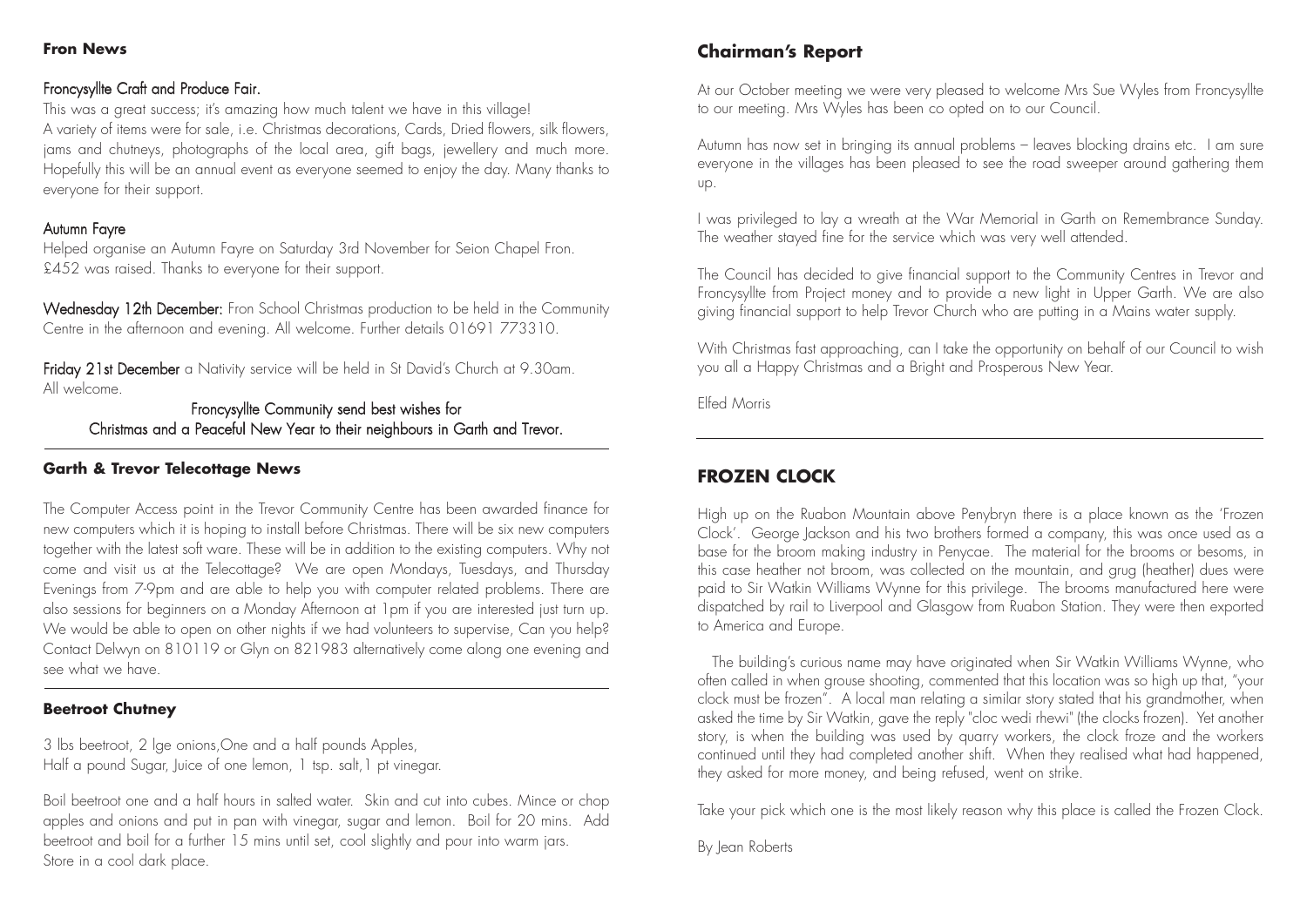#### **Message from the Vicar of Llangollen**

People often say to me in the run-up to Christmas, 'So are you busy?' or 'this is your busiest time of year, isn't it?' and although I have to concede they are right, I can feel guilty that this is true. Why? Because Advent was once the season to take things a bit slower and to savour the period leading up to the Christmas festival in a spirit of anticipation, rather than of haste and business.

The Newport tramp-poet, W. H. Davies, talked in the first poem I ever learned at school about having no time to stand and stare because our lives are 'too full' of care. At this time of year, more than at any other, we badly need to stop racing around like proverbial headless chickens and instead to look up and out at the beauty of the created world. The season of Advent encourages us to nurture the art of looking and waiting expectantly for God's coming. Slowly, ever so slowly, if we sit quietly and learn to be at peace with ourselves and to wait on the God who speaks to our inner stillness, something grows within. Without realising it we have discovered the art of contemplation.

Nothing can ever be the same again when we have began to drink from the waters of life that is the Christ within all of us. May this same Christ be re-born in your hearts this Advent and beyond.

Andrew Sully



# **Christmas Services**

## *St David's Church, Froncysyllte:*

Friday 21st December at 7.00pm: Nine Lessons and Carols

Christmas Eve at 7.00pm: Christmas Communion

Sunday 30th December at 9.30am: Family Carol Service.

Services at St David's every Sunday at 9.30am.

# *Trevor Church:*

Friday 14th December at 10am Ysgol Y Garth Christingle Service

Sunday 23rd December at 9.30am Nine Carols & Lessons

Christmas Day at 9.30am Holy Communion

#### **Bird Watch – Trevor**

By Anne Arnold

Lesser Spotted Woodpecker, Jay, Blackbird, Thrush, Great Tit, Great Spotted Woodpecker, Robin, Collared Dove, Swallows, Mistle Thrush, Heron, Nuthatch, Long Tailed Tit, Coal Tit, Pied Wagtail, Wood Pigeon, Buzzard, Hawk, House Sparrow, Tree Sparrow, Bullfinch, Marsh Tit, Blue Tit, Magpie, Starlings, Crows, Chaffinch, Sparrow Hawk, Raven, Seagulls and Lapwing.

# **Fron School News**

On Wednesday 17th October the Fron School Harvest Festival was held in St David's Church, the children read poems, prayers and sang to family and friends. Gifts of fruit and vegetables were distributed amongst the older generation in the village by the children on the Wednesday afternoon.

Matthew Jones, a pupil in year four, had the idea of collecting for children in Africa and raised £85.51 which was donated to Save the Children. This money will buy a supply of Plumpy Nut high energy food for severely malnourished children in Africa. (See photo of Matthew)





Joe Richardson, Ben Valentine, Emma Dodd, Luke Edwards, Megan Green and Eliza Hill who are on the school council, visited the mayor in his council chambers in Wrexham on Thursday 18th October.

Megan Green and Eliza Hill are two of the children who visited the Brymbo Heritage Centre where the Healthy Schools Award took place on Friday 9th November. (see photo)

A Local quiz and prize bingo was held in the Fron Community Centre to raise funds for Fron After School Kids Club on Thursday 18th October. £100.50 was raised on the night.

A Halloween Disco was held in the Fron Community Centre on Wednesday 24th October for the children of Fron School. (see photo)

Pupils from Fron School will visit the Theatre in Rhyl to see the pantomime Aladdin on Friday 14th December.



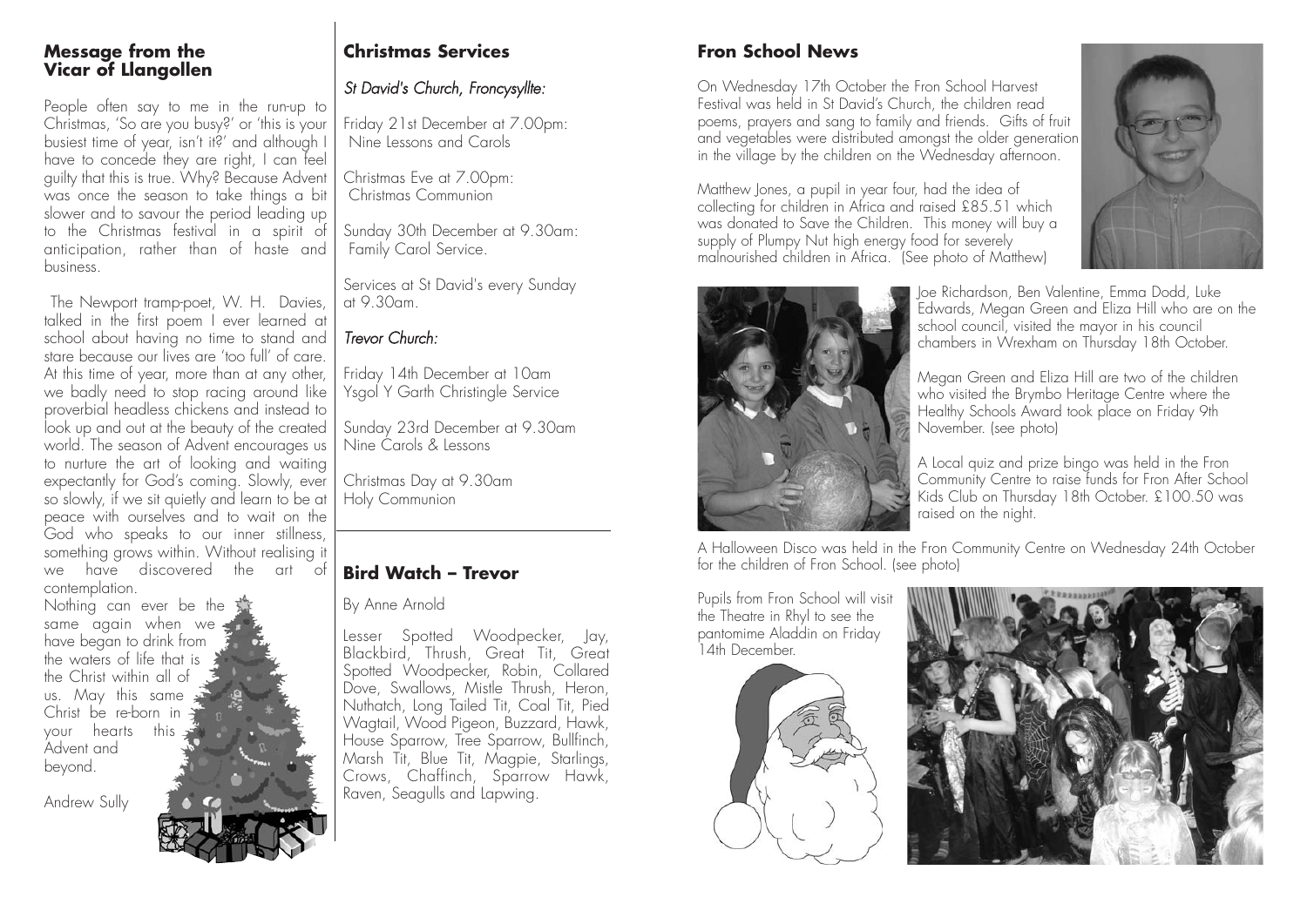### **News form Garth C.P.School.**

This term we have welcomed 8 new pupils into our nursery class and 11 pupils have started their full time education in the Reception class. We still provide a homely atmosphere within classes that are no larger than 25 pupils. We are also well staffed with 5 full time teachers, two class assistants, 3 trainee class assistants and a small army of parents that provide support within the classroom.

Our school clubs and pre-school provisions are still a great success and have been given excellent reports in recent inspections. We are very happy that the Breakfast Club is also growing in size and the quality of the provision is also commendable.

We are very busy as usual with pupils taking part in many initiatives. Through our links with Switzerland and Germany we have been able to train two Swiss and two German students over the past six months. Our links with Ghana and Uganda are also gaining momentum.

This term we are busy preparing for concerts and the pupils are looking forward to their annual "Work experience day". We also look forward to gaining our fourth Healthy Schools Award.

Congratulations to Jordan Tudor and Taylor Jones on winning the Wrexham County Road Safety competition.

Our Christmas Concert will be held on the 11th. December at the Community Centre in Trevor. On the 18th. December there is a school trip to Chester Zoo's Frosty Fair.

#### **Trevor & Garth WI**

The Institute met in September following the Summer break. The theme for the meeting was "Who Do You Think You Are" and some members were surprised as to where their ancestors came from. Unfortunately, there wasn't any one with Royal connections.

The AGM was held in October followed by a quiz, compiled by Ann Jones.

November we welcomed back Ruth Williams she gave a very amusing talk on "Grumpy Old Women".

Christmas Party Night will be held in December. Date will be posted in the Community **Center** 

Jean Roberts

# **European Day of Languages 2007**

On Wednesday 26th September, Europe Direct Llangollen based at ECTARC (European Centre for Training and Regional Cooperation) celebrated the European Day of Languages. Europe Direct invited 120 pupils and staff from Bryn Collen C.P., Ysgol Dinas Bran, Froncysyllte C.P. School, and Ysgol Gymraeg y Gwernant, based in the Llangollen area. A performing arts theme was chosen to illustrate one of the many ways in which languages can be communicated.

Throughout the day there were plenty of activities happening to entertain the children and teachers. A storyteller was present for the whole day who read the children translated stories from around Europe. Also invited to the day was a modern languages theatre group

called 'Whisper and Shout', who gave two

performances based on the French language, which were both interactive and educational, and had plenty of audience participation! The morning session featured 'Language Taster Sessions', with the current visiting students at ECTARC offering lessons in German, French and Spanish, so the guests could practice the languages that they had knowledge of already, or



even learn new ones! During the afternoon session, a local dance teacher ran a workshop on 'Language Interpretation through Dance', where the children worked on expressing language and breaking down language barriers through dance.

Several exhibitions were on display during the day, including the European Book Collection, Winged Chariot translated children's literature, an array of European language and culture books lent to us by Denbighshire library services, and also a stand of resources and a representative from NGfl Cymru.

Europe Direct will be running another European Languages Day in 2008. Anyone wanting to learn more about the day or other future planned activities should contact:

Caroline Marston, European Information Officer on 01978 861514 or at europedirect@denbighshire.gov.uk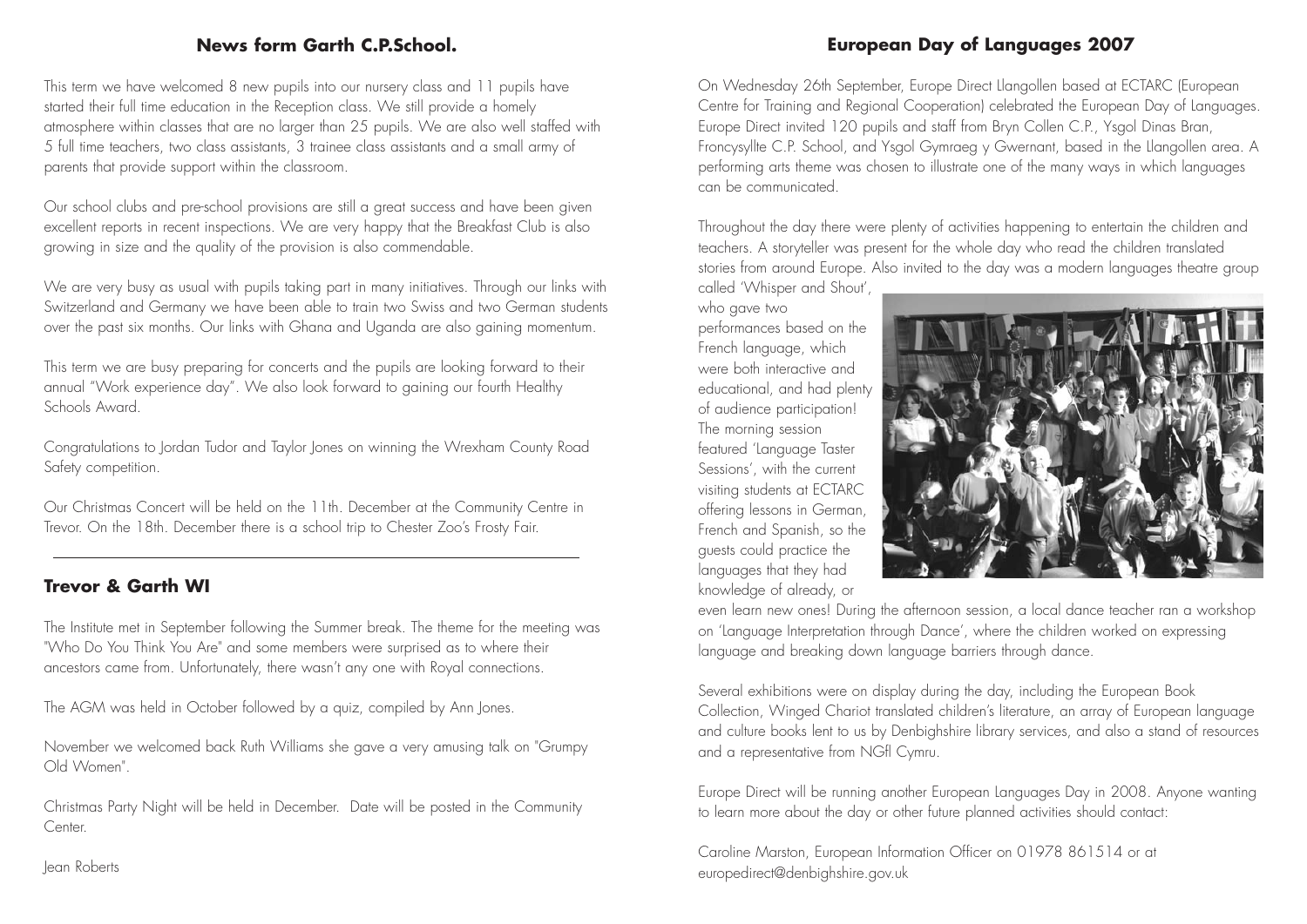#### **Tasty fundraiser is set to return**



The Froncysyllte Community Centre has received a grant towards its refurbishment from the Landfill Tax Monies of Waste Recycling Group (WRG) who operate the Peny-Bont Landfill site near Chirk, the funding is administered by the Environmental Body WREN. The well needed changes include double glazed windows, gas central heating, installation of a

disabled toilet and painting throughout. The grant received was £16,400 however there was a short fall to totally fund the project and the villagers rallied together and opened the centre on weekends to provide refreshments to locals and visitors alike. A target of £1000 was set to raise during the summer months, however such is the success of the venture that so far a staggering £3000 has been raised it has now been decided to form a constituted social enterprise group to raise money for the whole of the community in Froncysyllte by fully utilising the refurbished community centre and doing the same again next year.

WREN has distributed funding to myriad of community projects throughout the Wrexham area. If you have a project that benefits the community as a whole and you are looking for funding please contact WREN head office on 01953 714114 www.wren.org.uk or their Wales project manager, Meleri Jones on 01248 674 907. They will be able to advise you if your project is eligible and offer assistance with your application to WREN.

Dawn Needham whose idea it was to start the cakes projects said "The group has had such fun doing the refreshments and the customers have been so positive about the idea that we want to carry on. The way the whole village has come together has been really nice to see as it is a real meeting point now were young and old, locals and visitors all mix together, it will be missed during the winter season by every one but we will be back in March. I would like to thank all those who turned out to support us, we have started to build up regulars from all over the area and the comments book is filling up with address from all over the globe we have had visitors from as far a field as New York and Australia."

Councillor Geraint Roberts said "The team are operating with the same since of drive and spirit as the previous generation of fundraisers who built the centre 30 years ago and have done really well to raise this much money and the way it has brought the community together is an added positive. I think that it is great that they have decided to carry on next year and use the community centre to benefit the whole community, I can't wait until March when it reopens as the cakes provided are second to none!"

# **Report from the Aqueduct Community Association.**

Following the community conference in the Summer, everyone who registered at the event should have received a copy of the report. There was a follow up meeting held on the 28th of November and further to this meeting a list of projects were drawn up and working groups organised to manage these projects.

Anyone who has any interest in joining us as an association member or volunteer please contact myself on 01978 810302 alternatively you can contact the web master at www.aqueduct.uk.com. All the latest developments are posted on the website as they happen and I will also be able to report more in the next issue of the newsletter.

As you can see from elsewhere in this newsletter we have organised a Christmas afternoon on December 15th. This was first suggested on the conference day, and it was one project that we were able to action with immediate effect. We have been very busy organising this event and thanks to everyone who has contributed. This is a community activity for everyone, so come along and enjoy. If it is a success, we would like to make it an annual event. Prior to this, on the evening of December the 12th, Santa will be visiting the villages of Garth and Fron stopping in Fron at the Community Centre. On the evening of 14th of December he will be visiting Trevor.

A working group from Garth and Trevor organised a race night which was held on the 23rd of November to raise money for the Garth and Trevor Community Centre fund and a Christmas raffle has been organised for the same fund.

Once again if anyone has any free time and would like to get involved in any activity we are organising, please contact us at www.aqueduct.uk.com.

Sue Kempster Chair.

# **Mobile Library**

The mobile Library calls every three weeks on a Tuesday:

Trevor Australia Arms 9.30 –9.55am Garth Rockman's Arms 10.00 –10.20am Garth Primary School Pentre Village School 11.20 – 11.50am Trevor Community Centre 1.00 - 2.00pm Rhosymedre Community Centre 2.15 – 3.45pm Fron Britannia Inn 4.00 – 4.40pm

Dates for 2008: 8th January, 29th January, 19th February, 11th March.

Any queries regarding the operating of this route should be referred to Rhos Library 01978 840328.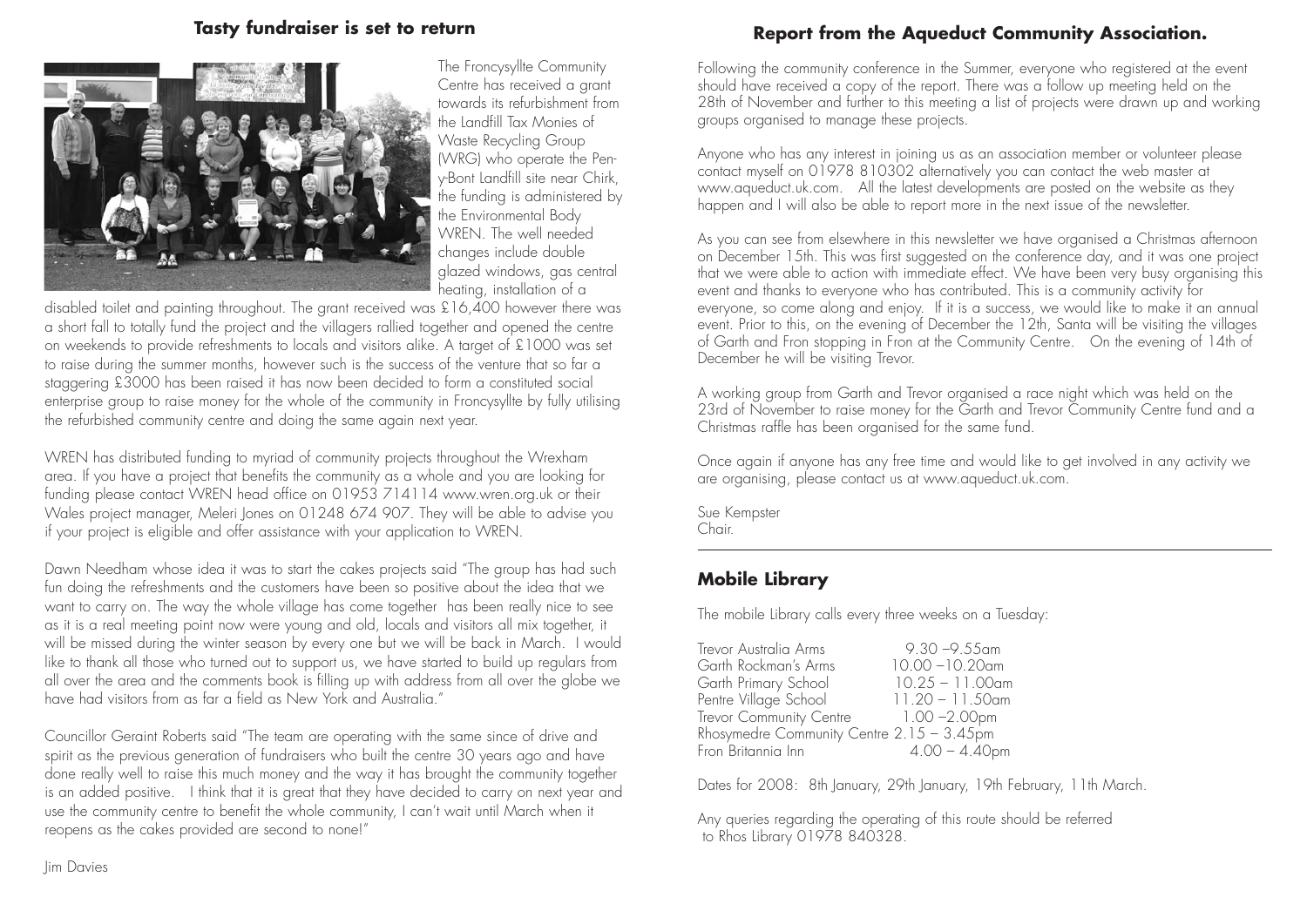# **Froncysyllte C.P. School - Newsletter**

September saw the start of another school year. During the summer break the school underwent redecoration work in the second phase of its three year renovation plan, and new furniture and equipment including interactive white board, was purchased for Early Years and Key Stage 1. With eleven Nursery children starting now and even more Early Entitlement children expected throughout the coming year, the school has appointed additional teaching staff to work with Early Years. This has enabled us to retain the individual class ratio of below 20 pupils per teacher. In a recent inspection, our Hopscotch Nursery which provided provision for all day attendance for children from the age of 3, which operates within the school premises, was commended for the level of service it provides. We do, of course, aim to maintain these high standards for future years.

We have had a number of workshops visit the school this half term including an art workshop for Key Stage 2 which was won by George Fletcher, one of our year 4 pupils, as part of his prize for winning the Read a Million Words competition. We were also visited by a Science Workshop who brought along all types of creatures for the children to both look at and hold, ranging from snakes and giant centipedes to the more cuddly rabbit – the children had a great time. In addition Key Stage 2 spent a day at ECTARC Centre for their European Day of languages as part of Global Citizenship they also took part in two music sessions provided by Dinas Bran to help develop transition links with that school.

The children have produced their first half termly newsletter called Pupil Post. In future issues we hope to include a selection of school work as well as information and pictures on events that have taken place. Pupils throughout the school will then be able to contribute.

After School Club had a quiz and bingo night to raise funds for the club and the Parent, Teachers and Friends Association held an end of term Halloween party which proved a great success. There were competitions, raffle prizes and apple bobbing. Thank you to everyone who helped and supported these events.

Kim Dodd Chair of Governors

# **Live Band at the Telford Inn**

On the evening of the 15th December from 7pm onwards there is a live band in the Telford Inn. The band is a bit different than normal because it has been formed using local residents with one intention – to raise money for the community. The band will only play this one evening and I have therefore named the band "4 one night only" The reason it is special for me is my son Harry is the drummer, and he is only  $12$  years old. There is quite a mixture of talent and musical instruments planned for the evening, so basically anything goes.

Tickets are on sale at the Telford Inn, Trevor or from myself 01978 810906 at a cost of £3, under 16's are free but must be accompanied by an adult. There are a limited number of tickets available so if anybody would like to come down its advisable to get the tickets early, it really will be a "fun" night.

All money raised is for the Aqueduct Community Association and will therefore be returned back into the community.

Steve Edwards



Pandy, Wrexham LL11 2UA

Tel: (01978) 311881

Froncysvllte Llangollen Denbighshire **LL20 7SW**